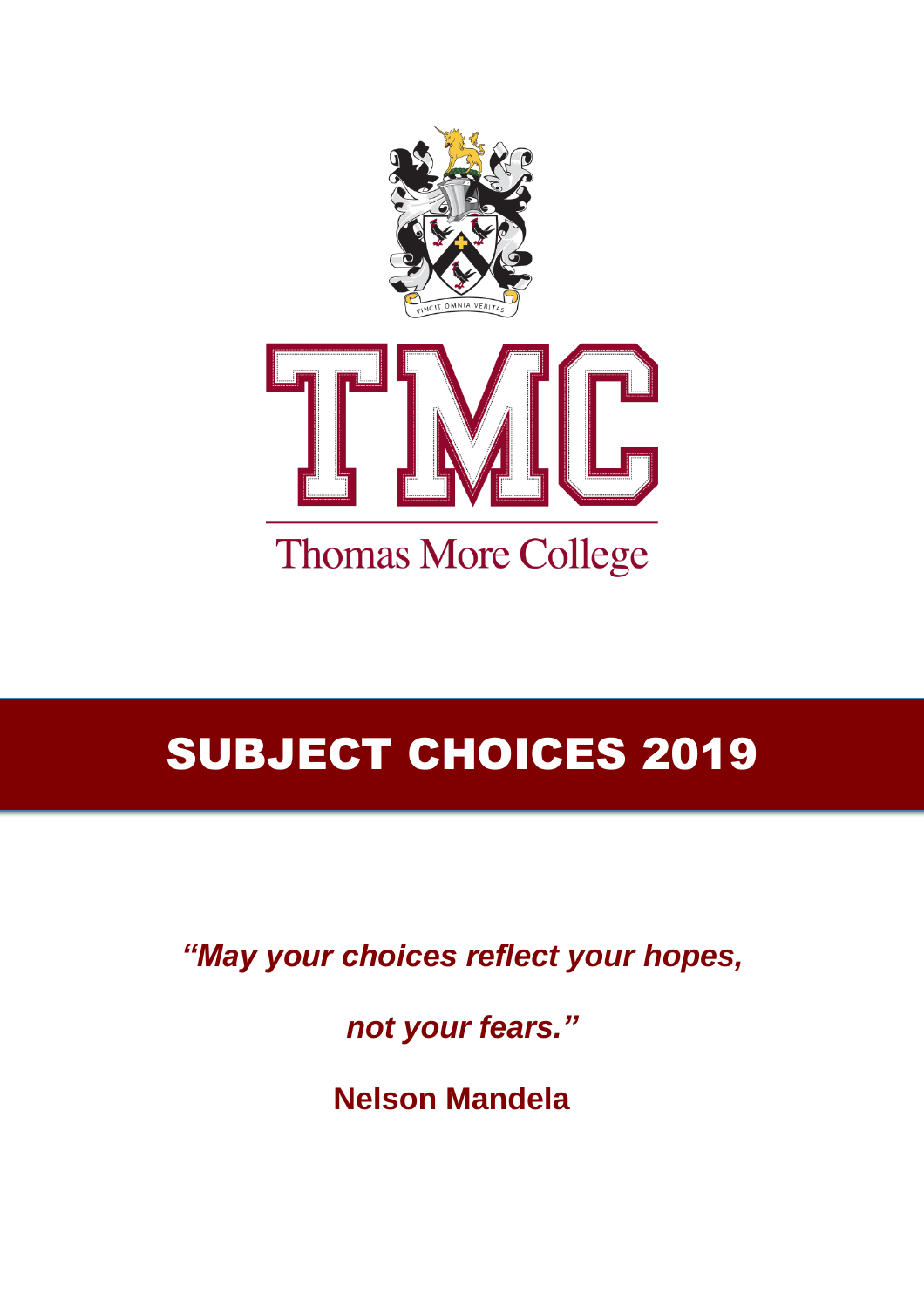### **Choosing a Subject Package for the IEB**

#### **National Senior Certificate**

The information in this booklet is designed to help you and your families make rational and informed decisions when choosing your Matric (FET) Subject packages. These decisions mark the beginning of your journeys into adulthood as you all begin to take ownership of your lives and start plotting your trajectories. Some of you have been waiting excitedly for this moment, whereas some of you are feeling quite the opposite! Either way, decisions have to eventually be made and we better get to it!

Grade 10 pupils in 2018 will follow the National Curriculum, continuing in Grades 11 and 12, and culminating in a **National Senior Certificate** (NSC) at the end of Grade 12. At Thomas More College, pupils will write the Matric examinations that are set by the **Independent Examinations Board** (IEB).

#### **Subject Choices**

There is always a tendency among pupils to believe that certain subjects are 'more fun' and a 'soft option'! While we do encourage pupils to follow their passions and play to their strengths, they realise that both aptitude and hard work are required to succeed in every subject. Moreover, while parents must not make their children's choices for them, we believe that they are uniquely able to guide them in making prudent decisions at this crucial period of their lives.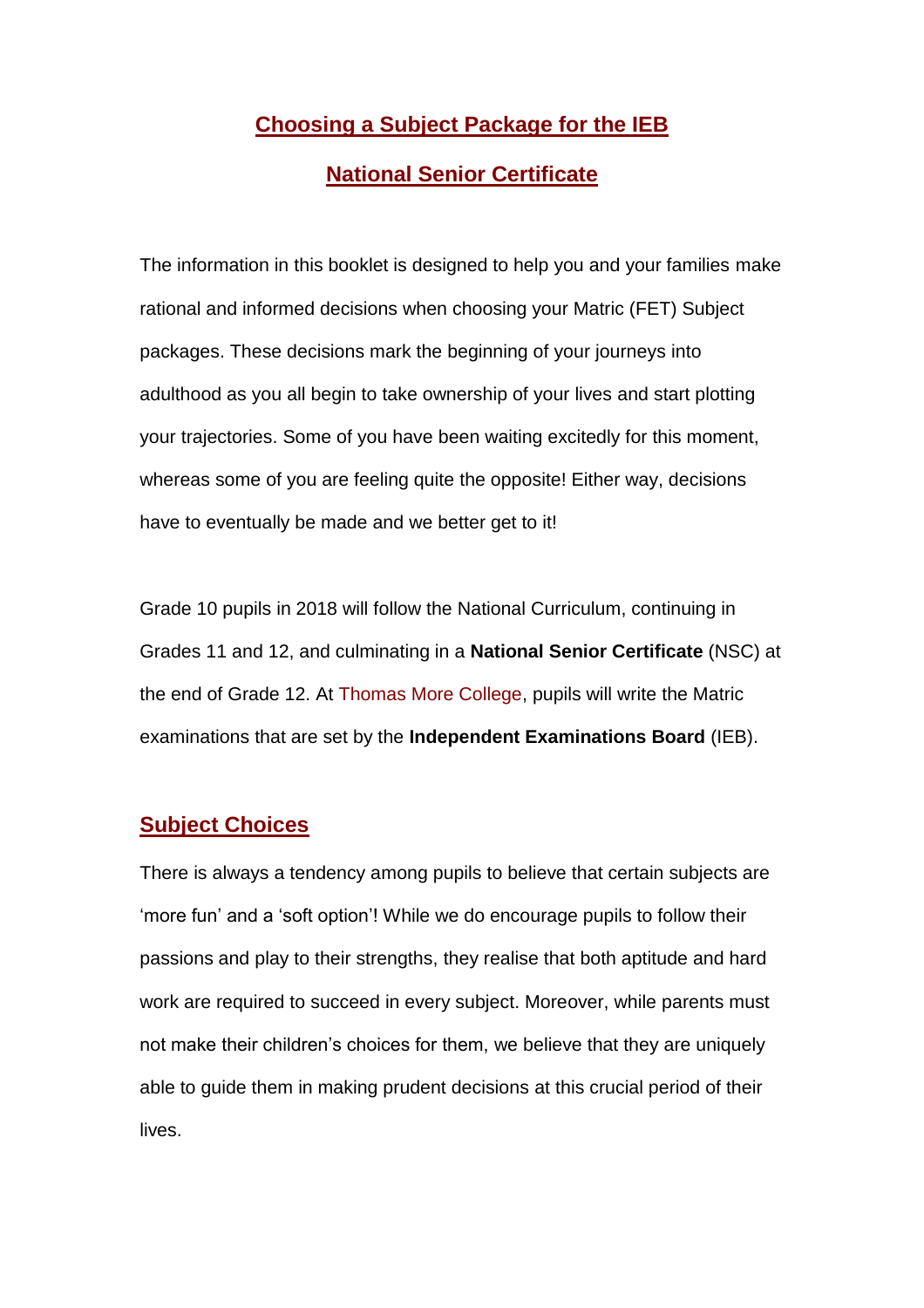Every pupil will be required to choose no fewer than **SEVEN SUBJECTS**. Four of these subjects are **COMPULSORY** but the remaining three subjects are to be chosen from each of the three groups as shown below:

#### **FOUR COMPULSORY SUBJECTS**

| <b>Home Language</b> | <b>1st Additional</b> | <b>Core Maths</b>     |                         |
|----------------------|-----------------------|-----------------------|-------------------------|
| (English)            | Language (Zulu        | <b>OR</b>             | <b>Life Orientation</b> |
|                      | or Afrikaans)         | <b>Maths Literacy</b> |                         |

#### **THREE CHOICE SUBJECTS**

Three additional chosen subjects, **one from each** of the following groupings:

| <b>GROUP1</b>           | <b>GROUP 2</b>          | <b>GROUP 3</b>          |
|-------------------------|-------------------------|-------------------------|
| <b>Physical Science</b> | <b>Physical Science</b> | <b>Life Science</b>     |
| <b>History</b>          | Geography               | <b>History</b>          |
| <b>Life Science</b>     | <b>Dramatic Arts</b>    | <b>Accounting</b>       |
| Geography               | <b>EGD</b>              | <b>Visual Arts</b>      |
| I.T                     | <b>Business Studies</b> | <b>Design</b>           |
|                         |                         | <b>Business Studies</b> |

#### **PLEASE BE AWARE THAT THE GROUPS CANNOT BE ALTERED AS WE**

**ARE BOUND BY STAFFING AND TIMETABLE DEMANDS.**

**Furthermore, the only 8th subjects on offer are:**

#### **GERMAN AND EQUESTRIAN**

**Both courses are offered from OUTSIDE TMC AT YOUR OWN COST.**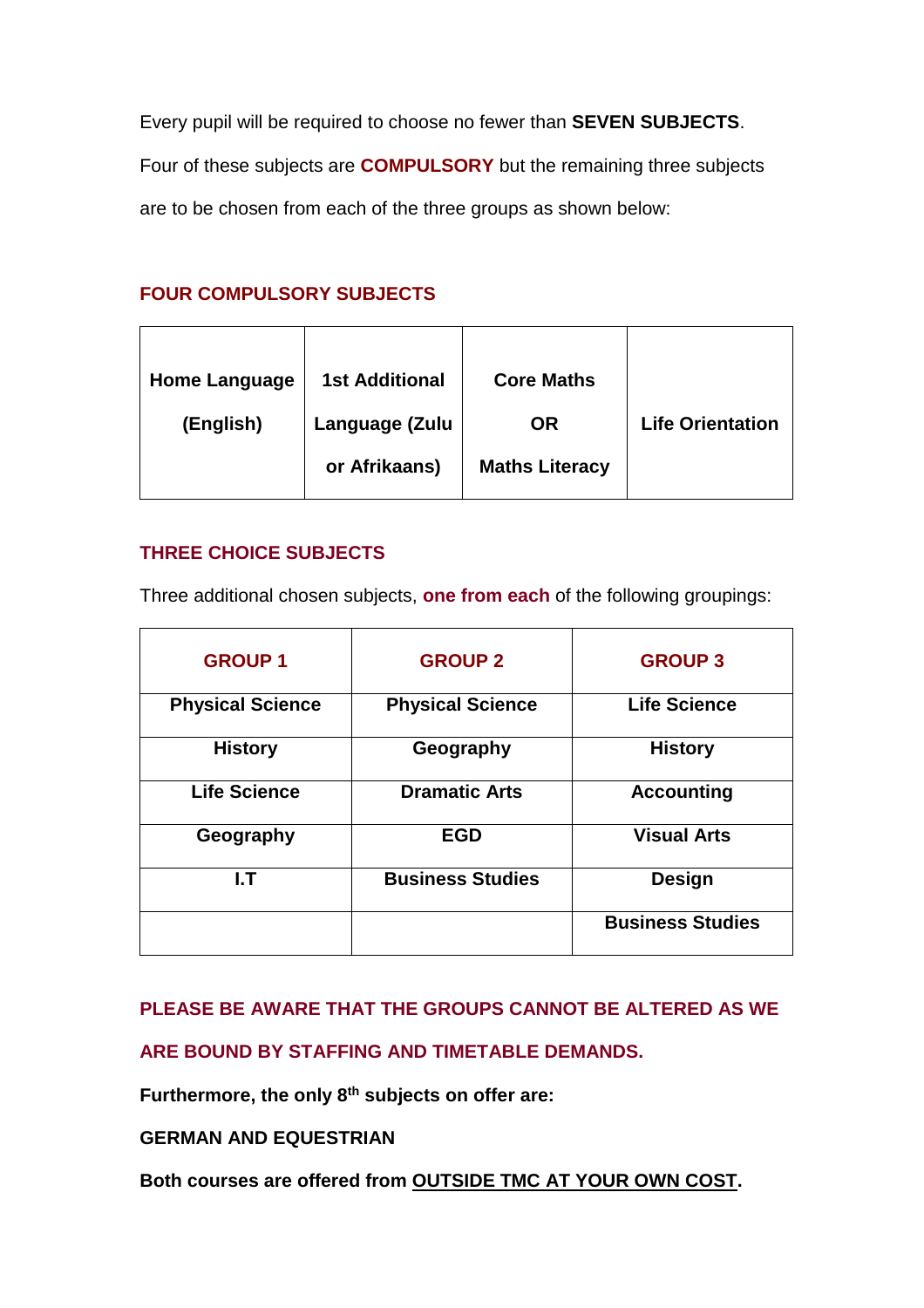#### **Note:**

1. The regulations stipulate that a pupil may change one or more subjects in his or her Grade 10 year. Any desired changes in Grade 11 will be more difficult to make, and will only occur in exceptional circumstances, or if it is in the best interests of the child. **No changes in Grade 12 will be permitted.** 2. Certain subjects will cater for a maximum of 26 pupils, based on ability, due to a single teacher, or group, in the discipline. These include EGD, Dramatic Arts, Visual Arts, Design or IT. These are allocated in consultation with teachers and parents and, if necessary, pupils.

### 3. **For a pupil to study Physical Science, Core Mathematics is a requirement.**

4. In order to qualify for a university entrance, pupils have to achieve a minimum of:

a. 50% in their home language (English)

b. 50% in **three** other subjects

c. 40% in the **two** other subjects

d. Life Orientation: Pupils are required to pass Life Orientation; however, different universities have different requirements with regard to Life Orientation results. Each faculty at a university has a sub–minimum number of points that applicants are required to meet. Different systems are applied and most faculties also require pupils to have written the **National Benchmarking Test (NBT)** (which is set for the universities) in their matric year.

### **THE FOLLOWING IS A BRIEF SYNOPSIS OF CHOICE SUBJECTS TO ASSIST YOU IN YOUR DECISION**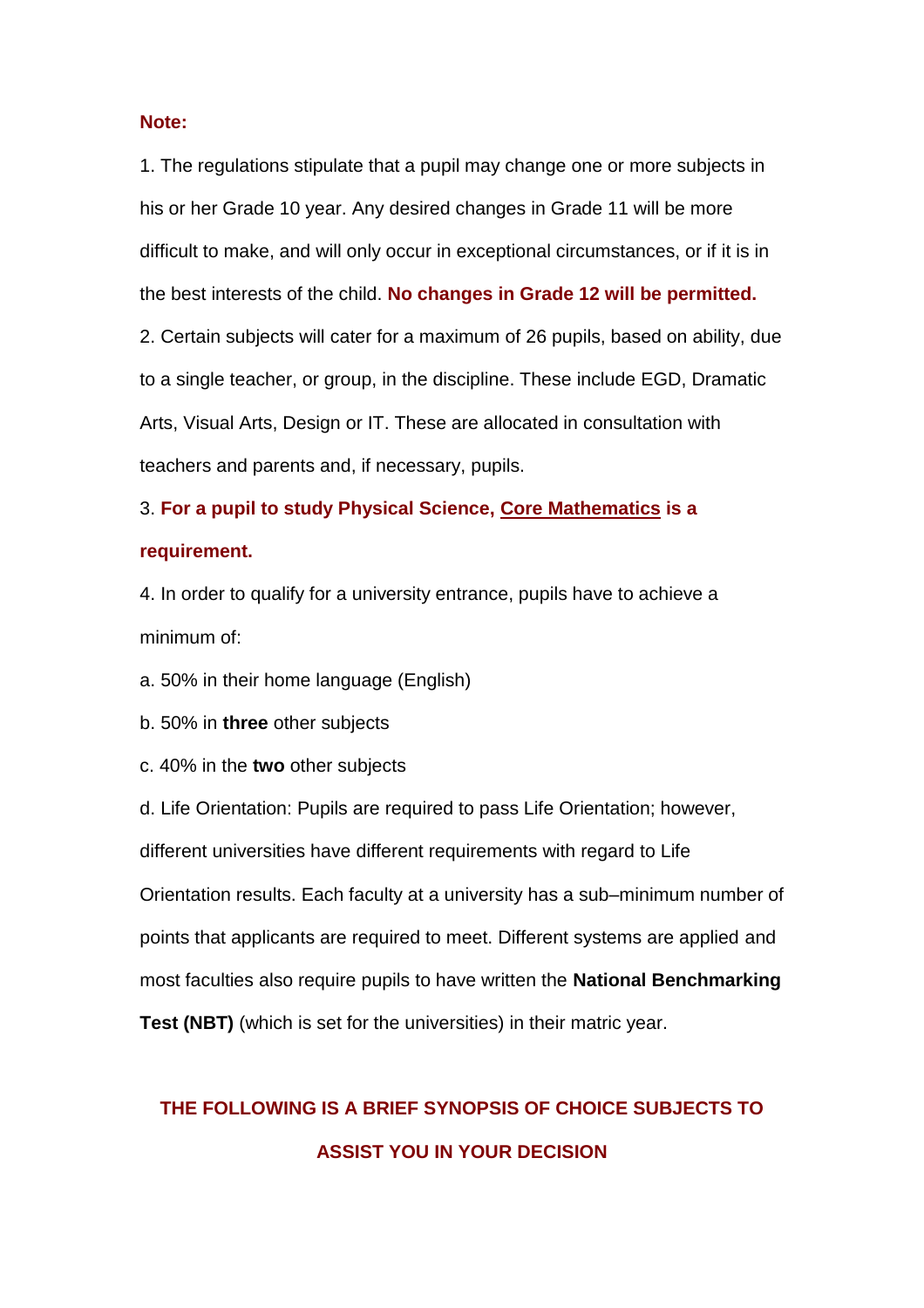# ACCOUNTING



Accounting focuses on processing and communicating financial information. It deals with logical, systematic and accurate selection of recording financial information as well as analysing and interpreting financial and managerial reports.

#### **AIMS:**

The subject of accounting develops the pupils' knowledge, skills, values, attitudes and ability to make meaningful and informed personal and collaborative financial decisions in the economic and social environment.

#### **SKILLS NEEDED:**

- Pupils need to have a mathematical ability as Core Mathematics is now a requirement in order to study Accounting
- Pupils will need to be able to work in a logical and systematic manner
- Pupils need to work accurately, thoroughly and neatly
- Problem solving skills

#### **SKILLS LEARNED:**

- Collect, record and analyse financial information
- Present and communicate financial information
- Relate the skills learned to real life situations
- Organize and manage own finances and activities responsibly and effectively
- Identify and solve problems in a logical manner

#### **THE FUTURE:**

Pupils who have studied accounting at school will find bridging the gap to commerce subjects at tertiary institutions a lot less demanding. Extensive research has been done on pupils who have not studied accounting at school and it seems that they have a higher risk of dropping the courses as they are unable to cope with the demands. Such courses include B.Comm, B. Compt, Business Science etc. Accounting is a life skill that can be applied in any career path that one chooses.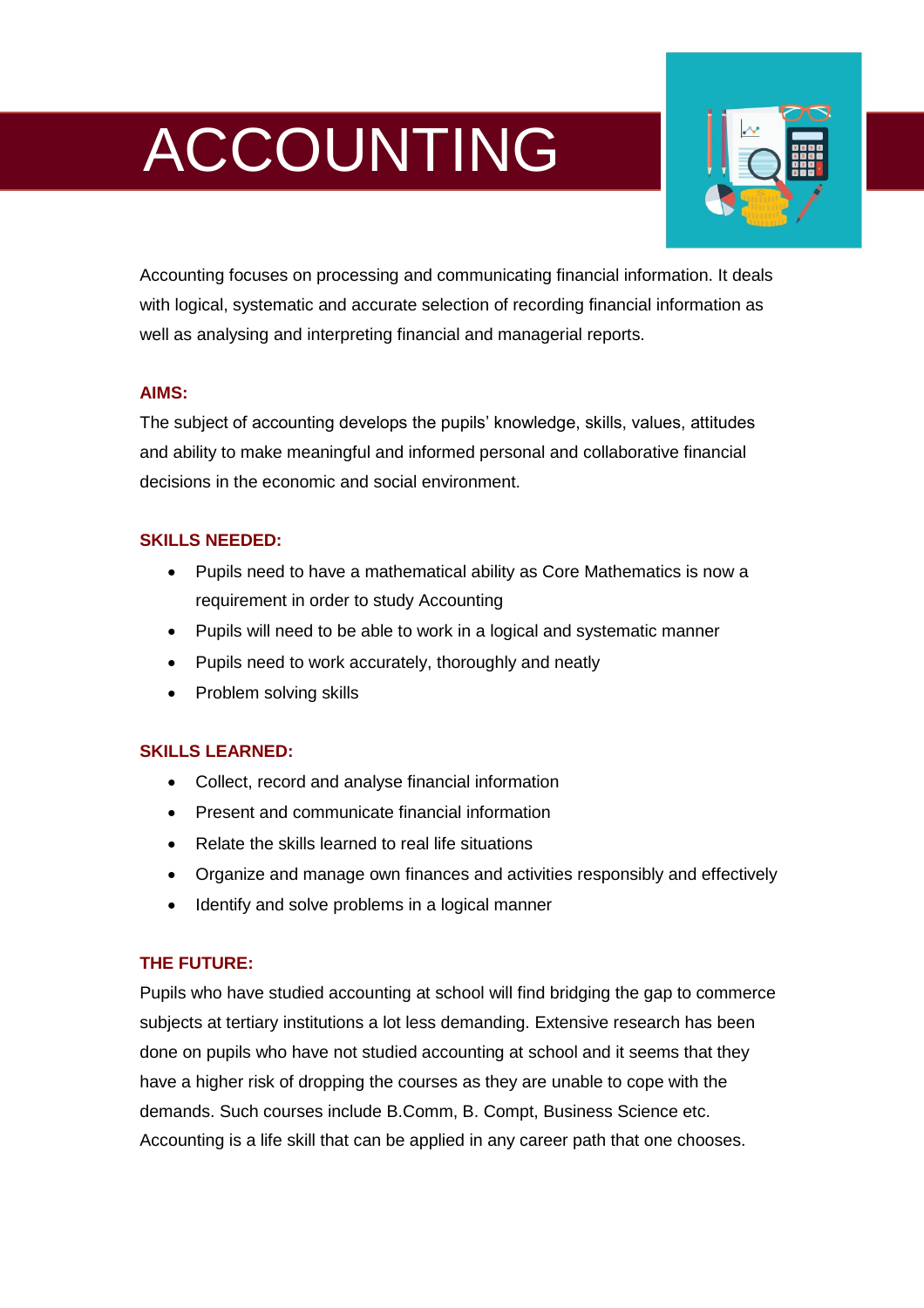

# VISUAL ART

The subject Visual Arts offers pupils a vibrant environment where they can study various aspects of the visual image and visual culture, from their creation to the way in which they are interpreted and used by society. Visual Art is a platform for the pupils to develop their skills in both the practical and theoretical component of the subject. The Visual Art theoretical component examines the history of Art from the Ancient through to the Conceptual with particular emphasis on visual literacy skills. Visual Arts helps pupils equip themselves with the skills they need to develop their individual talents and allows them to grow as creative individuals in our ever expanding art and design world.

#### **QUALITIES REQUIRED:**

- The pupils must be creative with an ability to think laterally.
- The pupil must be self-motivated, with a positive, disciplined attitude.
- An ability to meet deadlines.
- Must have an ability to draw.
- An ability to maintain consistent effort and persevere through challenges without giving up.
- An above average ability in English.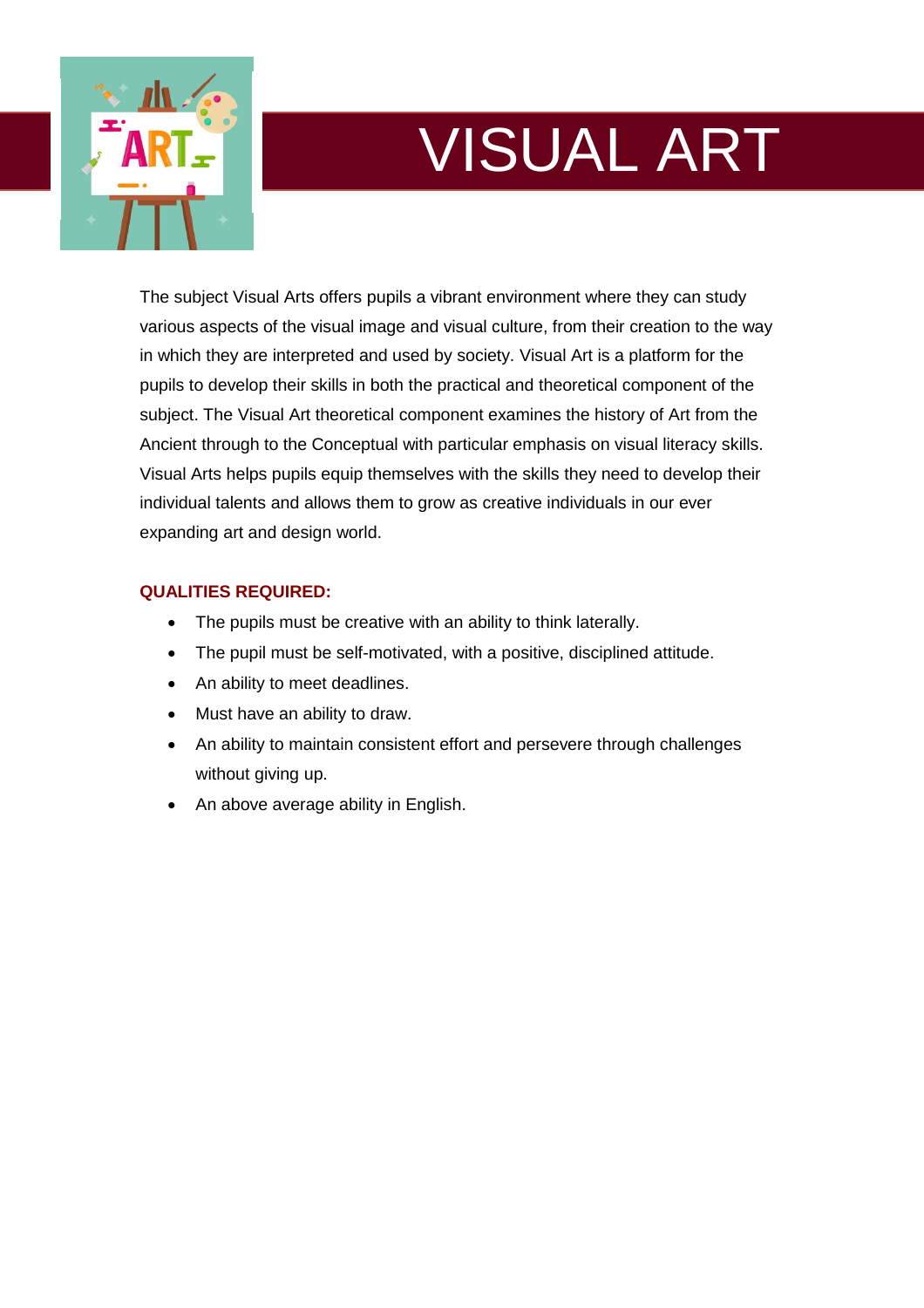# DESIGN



Design instigates the responsible, ethical, sustainable and process-formulated response/solution to problems, needs and opportunities that are presented in our constantly changing world. The study of Design produces individuals, who are able to function in creative career fields, but also develops skills that can be used in the fields of commerce, marketing and advertising, engineering and the built environment, social sciences and humanities. The study of Design also stimulates the development of discerning consumers with informed value judgments and creates responsible users of designed products. Through Design, pupils are encouraged to demonstrate originality, creativity and imagination in devising practical and efficient design solutions, while developing attitudes that are empathetic to the needs of humankind, to self-sustainability and to holistic problem-solving.

#### **INTEGRATED APPROACH:**

- Design integrates theory and practice in a holistic process to produce two and three dimensional products that serve a purpose in real life.
- Through the integration of research into the design process, **constructive thinking** is emphasised over factual retention. Knowledge arises from experience, making it easier to understand, remember and apply.

#### **QUALITIES REQUIRED:**

- The pupil must be creative with an ability to think laterally.
- The pupil must be self-motivated, with a positive, disciplined attitude.
- An ability to meet deadlines.
- Must have an ability to draw.
- An ability to maintain consistent effort and persevere through challenges without giving up.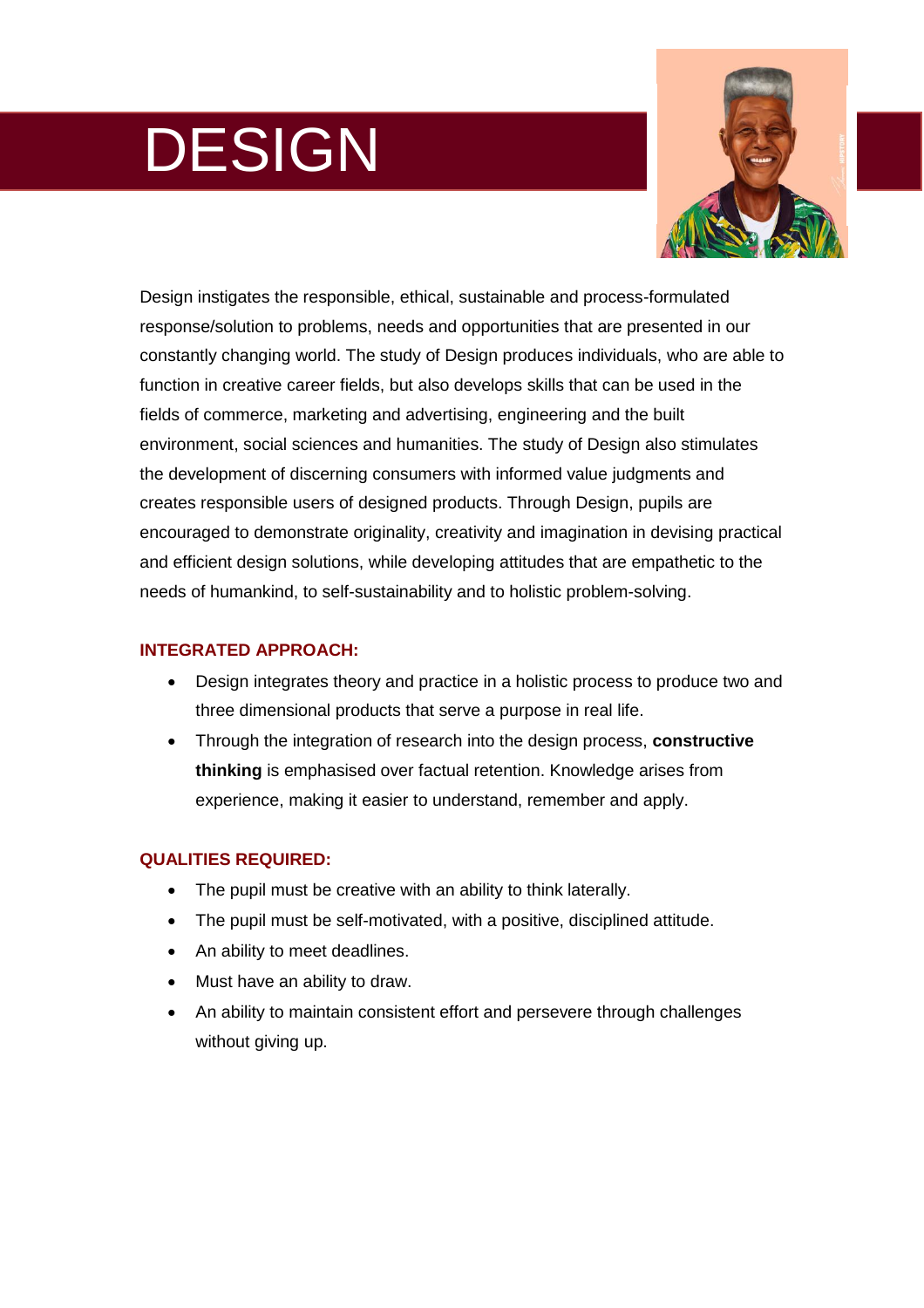

### BUSINESS STUDIES

Studying Business Studies is the ticket to obtaining the expertise that is needed in today's competitive business world. Our aim is to produce informed, imaginative, participative, contributing and reflective business practitioners who can dynamically perform a range of interdependent business operations.

Pupils will acquire, and be able to apply, essential business knowledge, skills and principles, to productively and profitably conduct business in an ever-changing environment.

#### **TOPICS COVERED INCLUDE:**

- The micro, market and macro environments
- Contemporary socio-economic issues
- Forms of ownership
- Creative thinking and problem solving
- Stress and crisis management
- Professionalism and ethics
- Entrepreneurship
- Business functions Marketing; Production; Human Resources; Finance
- Industrial Relations
- Corporate Social Responsibility
- **Insurance**
- Investment

#### **CAREERS:**

The field of Business Studies includes a wealth of different goals and objectives. The choices are endless. Do you wish to study for a degree in Business Science, or a Diploma in Business Management, or Human Resources? Or maybe you are after a professional qualification in Labour Relations or Customer Relations. As well as being able to secure formal employment, pupils will be able to pursue sustainable entrepreneurial and self-employment career paths.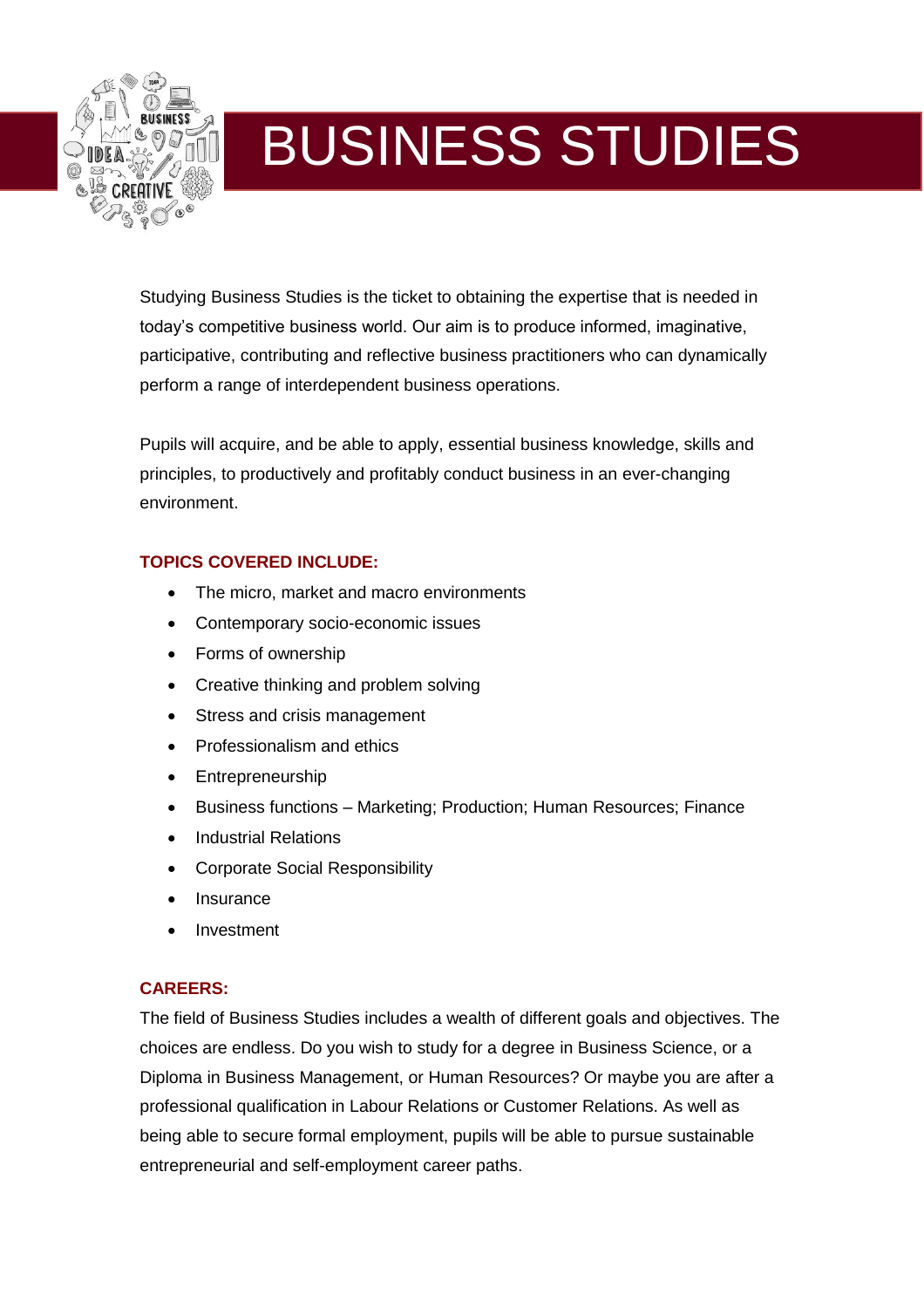

Information Technology focuses on activities that deal with the solution of problems through logical thinking, information management and communication. Information Technology will enable pupils to understand the principles of modern computing through the use of current programming language, hardware and software, and how these apply to their daily lives, to the world of work, and to their communities.

It involves the integration of theory such as hardware, software, networking and the social impact of computers and practice in the form of structured experiential learning of programming and databases. This affords pupils the opportunity to gain skills and knowledge as designers of software and managers of data networks. The subject also provides orientation for further study in this field. Information Technology specifically forms a good basis for the programming components of Bachelor of Science degrees in general and specifically engineering and computer science. It also forms a good basis for studies in business sciences such as a Bachelor of Commerce in Information Systems.

#### **COMPULSORY REQUIREMENTS:**

A modern home PC, with internet access.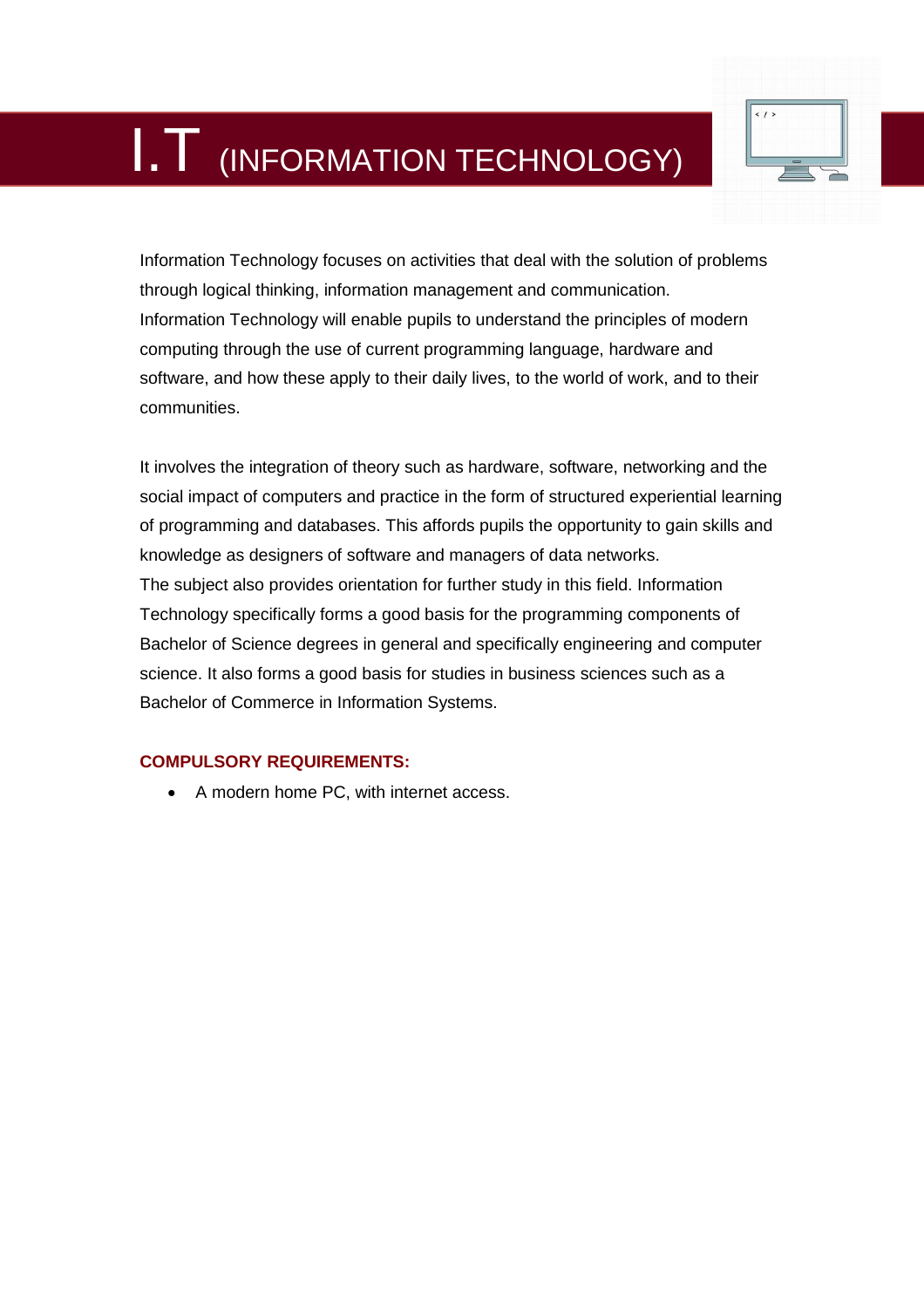

# **DRAMATIC ARTS**

Speech is our chief means of expressing our thoughts and feelings and communicating with other people. Drama affords opportunities for invention and expression leading to a better understanding of human situations and behaviour.

#### **COURSE OUTCOMES:**

- Critical and Creative thinking
- Effective Teamwork
- Time Management
- Communication Skills
- Social Awareness
- Problem-solving

These Outcomes are achieved through participation in cultural and aesthetic contexts. Career and entrepreneurial opportunities are explored as each pupil works to develop their moral awareness, social responsibility and creativity.

#### **SKILLS NEEDED:**

- a good command of the English language
- self-discipline
- commitment and passion for the Arts

#### **POSSIBLE CAREERS:**

- Theatre Performance and Management
- Design & Fashion (costumes, set)
- Technical (lighting, sound)
- Advertising
- Human Resources & Public Relations
- Hotel Management & Hospitality
- Education
- Radio and Television, Film & Graphic Animation
- Law & Politic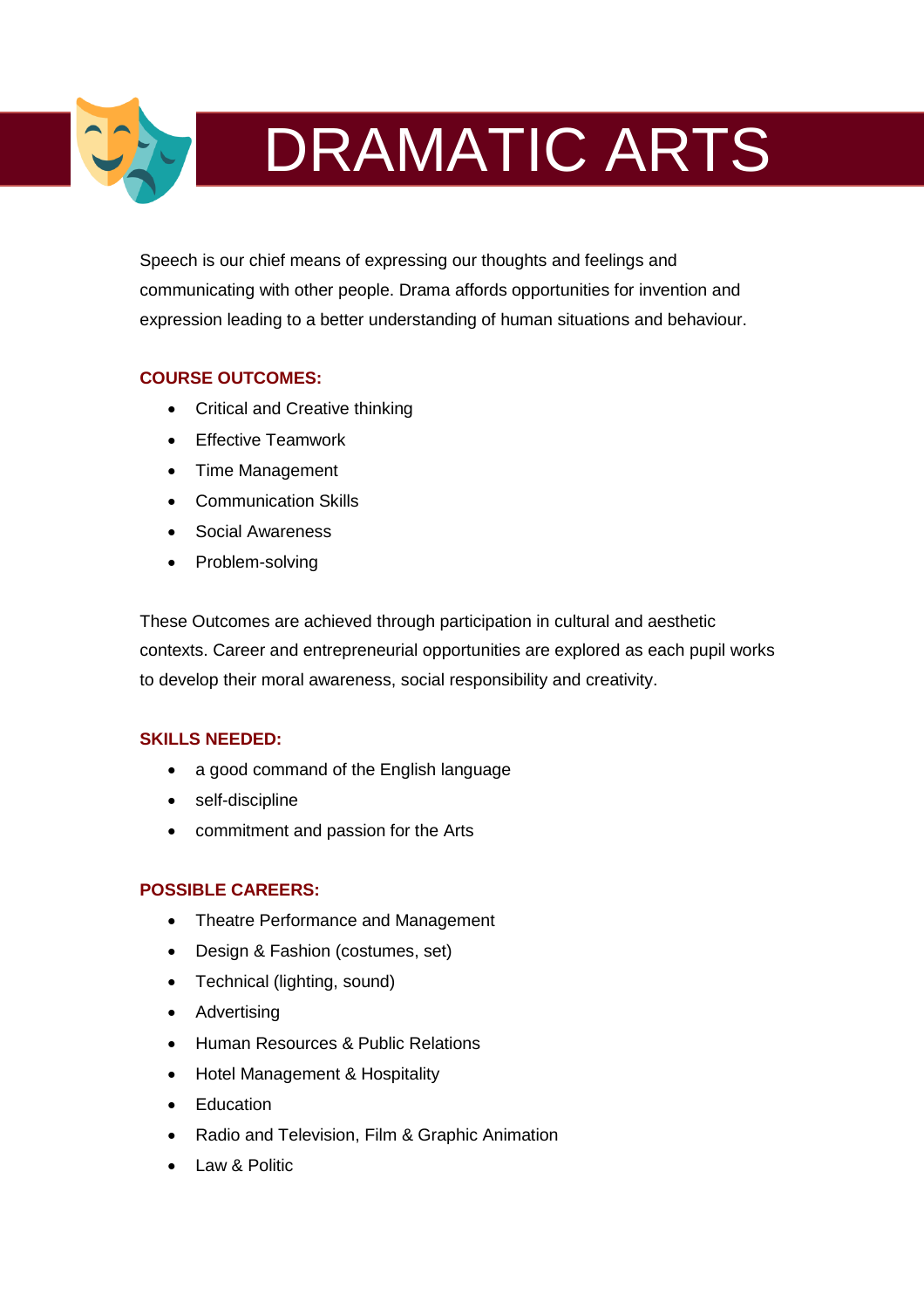GEOGRAPHY

Modern Geography is no longer the "old" Geography of simply learning and remembering facts. It provides challenges of learning and applying a range of skills to enable pupils to acquire, process and manipulate the vast amount of information now so readily available. The subject matter is now far more topical, challenging and pertinent to the modern world.

Pupils are able to apply their own observations and make sense of the world around them. Geography occupies a unique position in the school curriculum in that it incorporates and complements skills from all subjects especially Mathematics, History, General Science, Computer Applications Technology and Business Economics Students. These skills include statistical interpretation using data analysis, interpretation, evaluation and report writing; Active primary research in fieldwork using the scientific method; Investigative approaches in studying issues; information technology using the Internet in a responsible and effective manner; drawing and graphing; spatial understanding using maps, aerial photographs and simple GIS systems.

Learning Geography requires a large degree on pupil involvement in problem solving and decisions about real life issues. The subject can be considered many subjects in one covering elements of physical (geomorphology, climatology) and human geography (social, economic and political).

The study of Geography will help one to understand the environmental, social and political problems of one's country far better. Skills acquired in the study of Geography help form an excellent foundation for tertiary study and lends itself toward a wide variety of career opportunities including careers in Administration, Climatology, Education, Environmental Management, Information Management, Journalism, Planning (Rural & Urban), Remote Sensing, Research, Travel & Tourism, Cartography, Crime analyst, Disaster Planner, Statistician, Surveyor, Market Research Analyst, Geologist, Town Planner, Engineering and many more.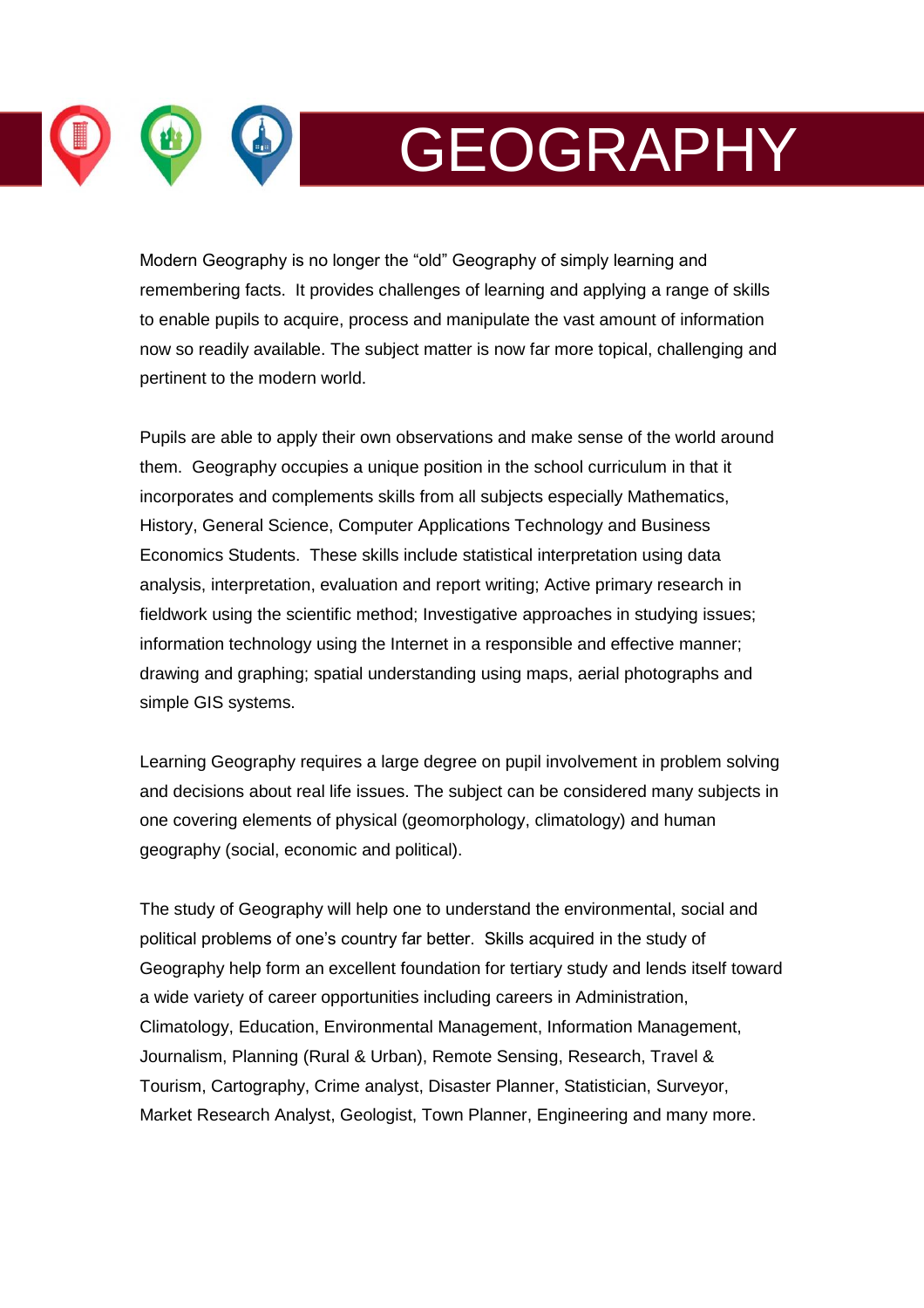# **HISTORY**



History is perhaps the least understood of all subjects. It is a vibrant, skilled and creative-thinking discipline. This equips a person for taking his/her place in society and develops a focused, critical and problem–solving mind.

History is a skilled-based subject that has changed dramatically over the past 20 years. Gone are the days of learning essays by heart and being told what to write down. Pupils are now expected to articulate and empathise with the perspectives of others, form logical and rational arguments after carefully weighing evidence and understand how various forces shape and mold society.

#### Consider the following:

#### **HISTORY IS FOR LEADERS**

- Mr. Harry Oppenheimer, former Chairman of Anglo-America, looked for a study of Politics, Philosophy, Economics and History in those he employed.
- Mr. Clem Sunter recognizes the need for a study of History in entrepreneurs and business people
- The former CEO of Telkom is a History graduate
- The former CEO of Coca Cola is a History graduate.

We regularly receive incredible feedback from past pupils who are grateful for the practical and theoretical grounding they receive in History at TMC. Past pupils have gone on to study in a wide variety of fields and feel confident in their abilities to think for themselves, formulate logical arguments and synthesize huge volumes of sources into lengthy essays.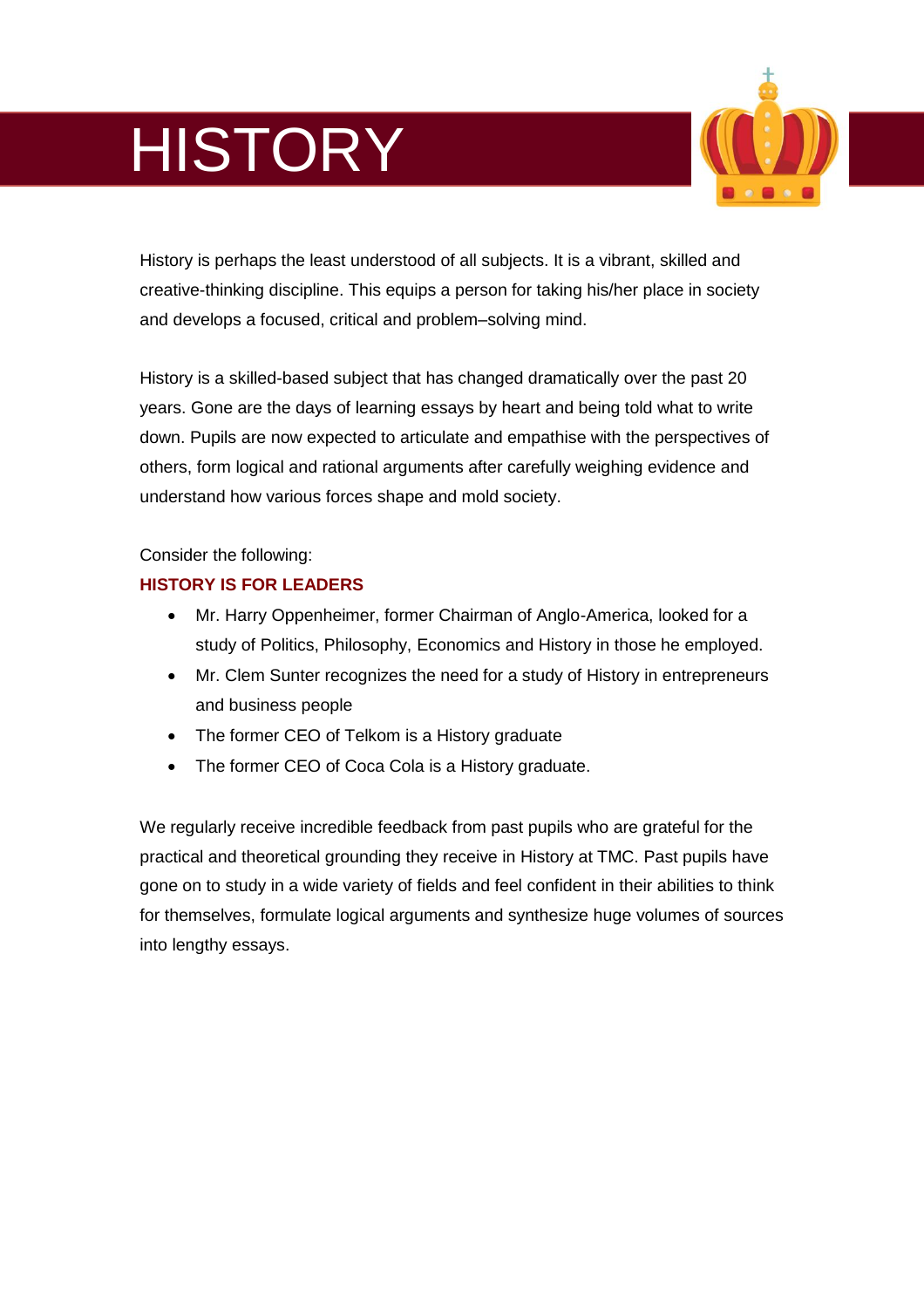

# LIFE SCIENCE

Life Sciences is an exciting and dynamic subject that touches every aspect of our lives, from our health and behaviour patterns, to the challenging issues that confront us.

In Grades 10 to 12, Life Science builds upon the broad concepts and processes taught in the Grade 8 and 9 electives. The subject in the FET phase has a number of overlapping topics which are divided into four main strands:

1. Life at the molecular, cellular and tissue level explores themes such as biochemistry, genetics and the study of microorganisms.

2. Life processes in plants and an animal discovers the processes needed to stay alive and the structure of the various systems in living organisms.

3. Environmental studies teach about the interaction of living organisms with each other and their surroundings. This field of study is commonly referred to as Ecology.

4. Diversity, change and continuity look at how to classify living organisms and include the study of how living organisms have evolved from earlier forms.

Pupils need to be able to express themselves confidently in the written form in tests and examinations. Essay writing and research assignments are important components of the assessment syllabus. Practical work including doing and designing experiments, microscope work, biological drawings and field work forms a large component of the subject.

Life Sciences combines well with other subjects and it prepares pupils for modern life. The scientific way of thinking and handling problems is used effectively and is closely linked to Physical Science, Geography and Mathematics to a lesser degree. Pupils are required to problem solve, think critically and apply their knowledge. Many careers need an understanding of Life Sciences. All careers linked to medicine, agriculture, bio-engineering, psychology, marine biology, education and forestry need Life Sciences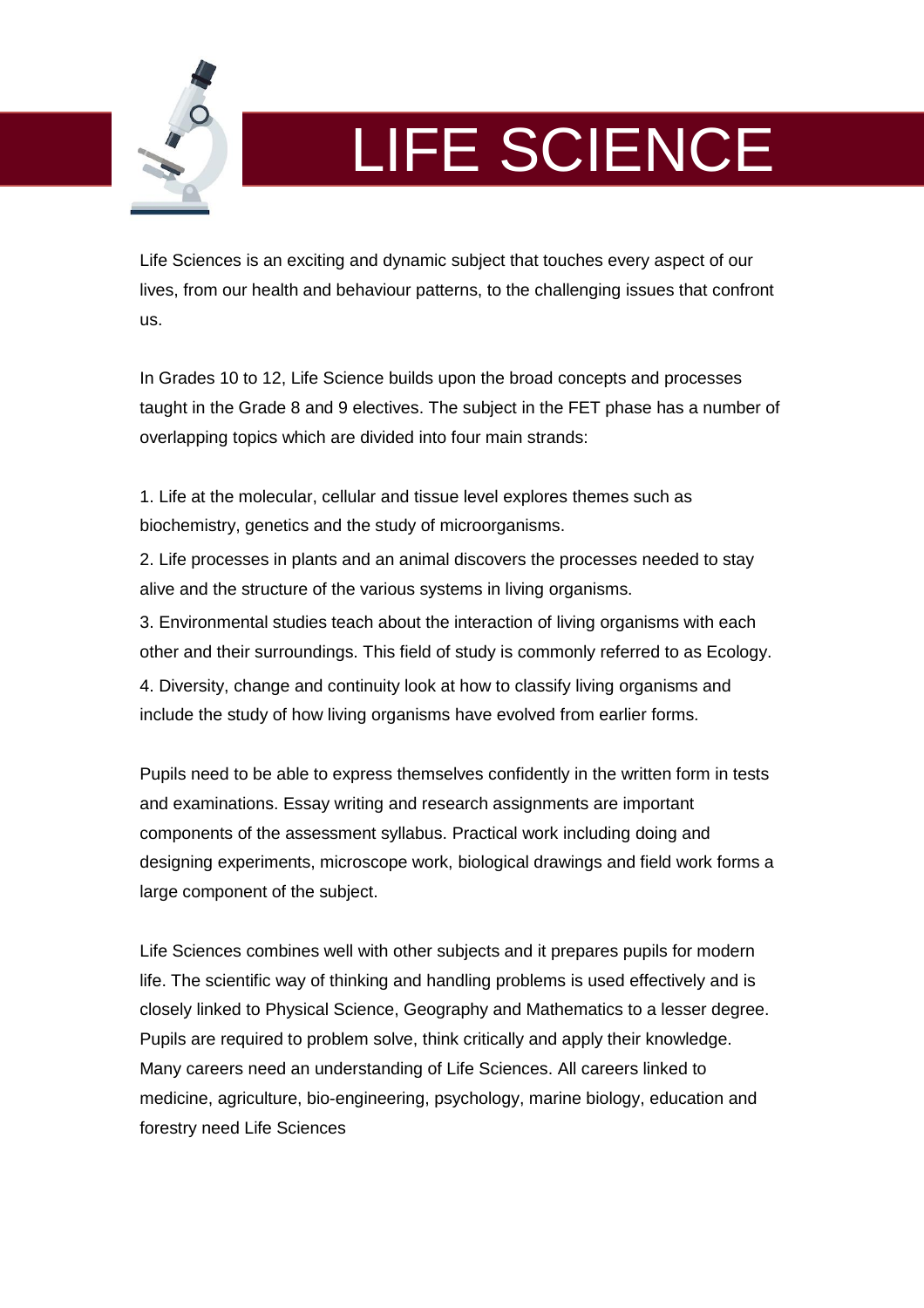### PHYSICAL SCIENCE

#### **AIMS:**

The Science pupil is provided with a clear idea of the place of Physical Science in civilisation, and is prepared, through the subject content and discipline, for responsible citizenship. The subject is divided into two main components, namely Physics (laws of the universe and applied Maths) and Chemistry (the study of the Periodic Table and its elements). Essentially the pupils are being taught two subjects in one. At the end of their matric year, they are expected to write two, 3 hour examinations in which they are tested on content from grades 10, 11 and 12.

#### **SKILLS:**

Core Mathematics is essential as it is a requirement to study Physical Science. Assessment involves a theoretical as well as practical component. Pupils are given opportunities to make "discoveries", learn measuring techniques, and practice the recording and treatment of observations, drawing conclusions, and the presentations of results. Analytical thinking plays an important role in the solving of problems. The pupils are tested using a variety of questioning levels. Namely: recall, comprehension, application, analysis, synthesis and evaluation. To enjoy this subject a pupil must have an enquiring mind and a passion for problem solving. Listening in class and understanding what has been taught is essential for the application process that will follow after new content has been introduced. Application of laws and principles plays an integral role in the understanding of Physical Science.

#### **CAREERS:**

Physical Science is essential for further University studies in Medicine, Pharmacy, Radiology, and Agriculture, Pure Sciences.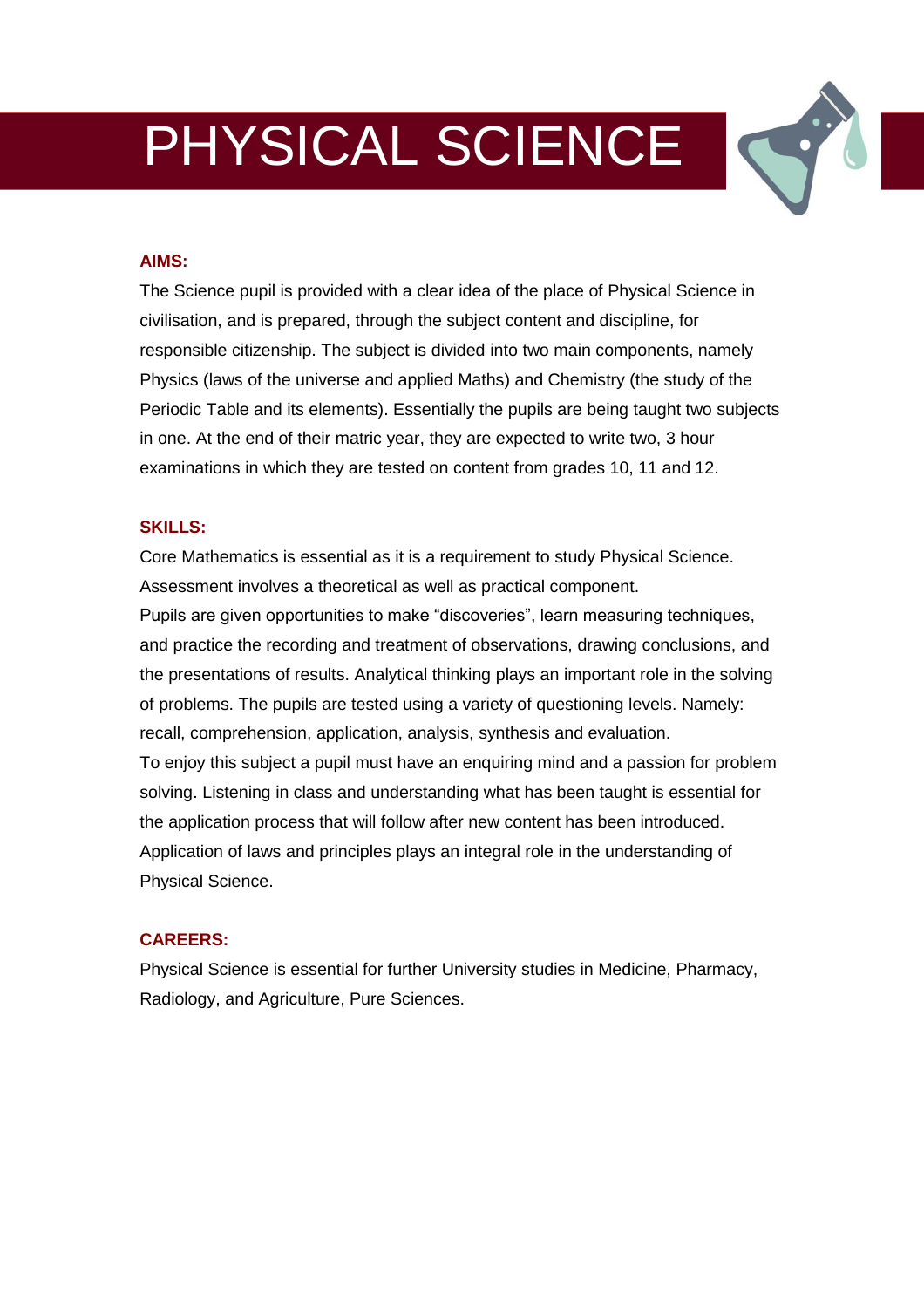MATH THE CORE MATHEMATICS

Mathematics is the gateway subject to the vast majority of tertiary qualifications. Mathematics focuses on analytical and problem solving skills but also instills academic discipline and rigor and perseverance in pupils. All pupils should aim to continue with Mathematics for as long as possible. If as they approach their final year in school they are adamant that they will not need Mathematics in their future career they can then convert to Mathematical Literacy. The extra years doing Mathematics will help them achieve an excellent mark in Mathematical Literacy.

Mathematics (Grade 12) is divided into two exam papers, each 3 hours long.

#### **PAPER 1:**

Algebra, Equations and Inequalities Patterns and Sequences Finance, Growth and Decay Functions and Graphs Differential Calculus Probability

#### **PAPER 2:**

**Statistics** Analytical Geometry **Trigonometry** Euclidean Geometry and Measurement.

The Mathematics department also encourages all students to participate in Mathematics Olympiads as competition mathematics helps prepare students for NBTs and the type of examining they will encounter at University.

Those pursuing high level professions like Finance, Engineering, Research, Computer Technology and Medicine will study at universities who will demand high level achievement in Mathematics.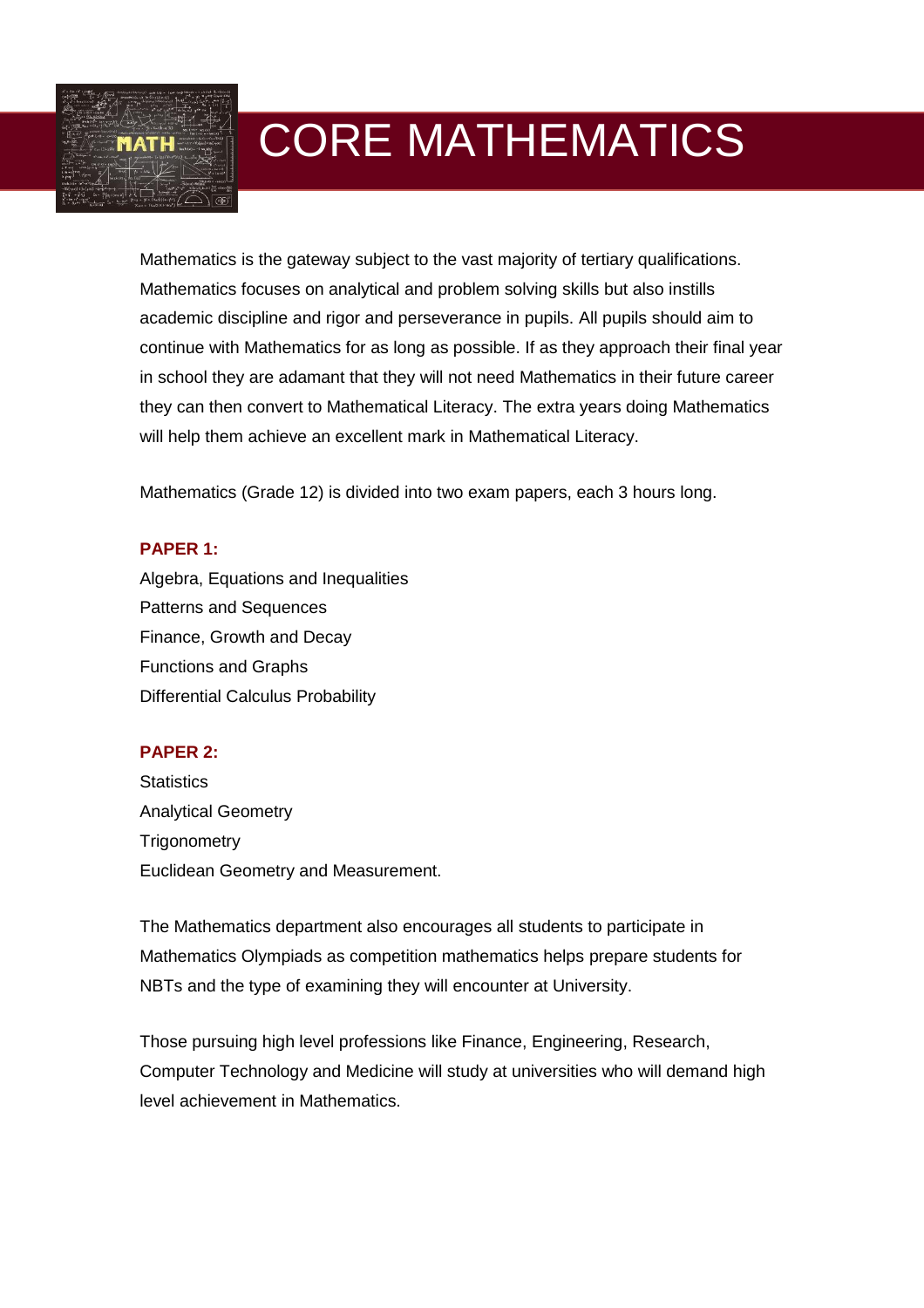## MATHS LITERACY



Mathematical Literacy provides pupils with an awareness and understanding of the role that mathematics plays in the modern world. It enables pupils to develop the ability and confidence to think numerically and spatially in order to interpret and critically analyse everyday situations and to solve problems.

#### **AIMS**

Using the methods refined by TMC and information from the National Curriculum it is our aim to enable learners to:

- Use mathematical process skills to identify, pose and solve real-life problems creatively and critically;
- Work collaboratively in groups to enhance mathematical understanding;
- Organize, interpret and manage authentic activities in substantial mathematical ways that demonstrate responsibility and sensitivity to personal and broader societal concerns;
- Collect, analyse and organize quantitative data to evaluate and critique conclusions;
- Communicate appropriately by using descriptions in words, graphs, symbols, tables and diagrams;
- Realise that mathematical literacy contributes to entrepreneurial success.

#### **CURRICULIM**

- Finance, including personal and basic business finance
- Measurement: Perimeter, areas and volumes in real-life context
- Map work and scale
- Data handling
- Probability

#### *Are these Subjects Similar (Core and Literacy)*

No, they are 2 totally different subjects. Mathematical Literacy is not a watered down course. It is not a Higher Grade / Standard Grade dichotomy. The differences are not only in the CONTENT but in the METHOD of teaching and of ASSESSING.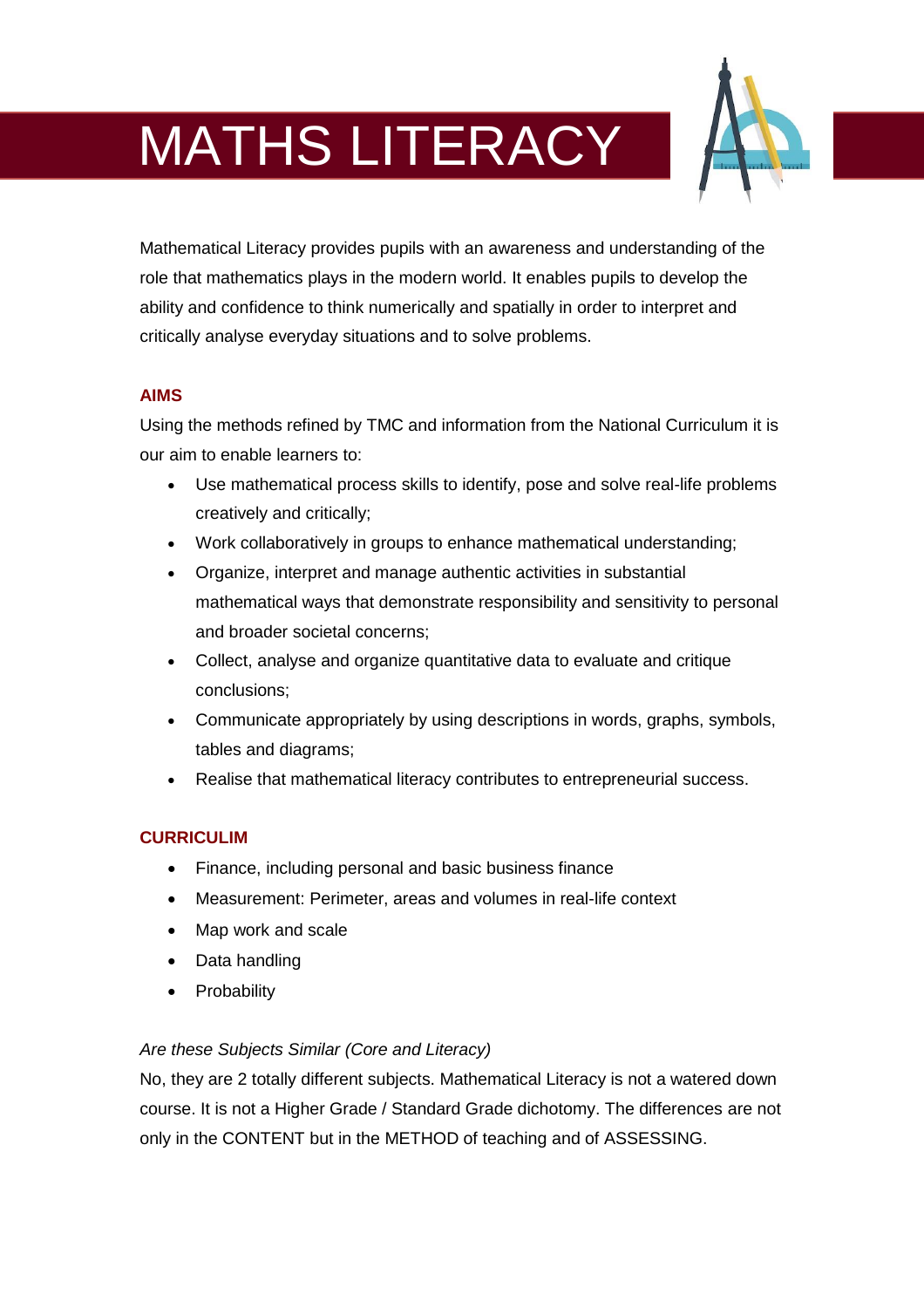## f(x)=3x<sup>x</sup>+5x-12 AP MATHEMATICS

Advanced Programme Mathematics is a three year course for pupils who have demonstrated some mathematical aptitude and interest. It is offered as an eighth subject from Grade 10. Lessons take place outside of the general timetable.

The syllabus covers topics from the disciplines of Algebra, Differential Calculus, Integral Calculus, Probability and Statistics.

If one is to begin to interact with the world around us with any true depth of understanding and a critical eye, one needs to begin with the root of all sciences: - **Mathematics** 

A.P. Mathematics is designed to give pupils an entryway into this journey of life-long learning. The topics covered introduce the fundamental concepts of much of the work covered in university courses that are Science-based, but also have applications in Information and Communication Technology, Commerce, Medicine, Social Sciences, Psychology and many others.

In a rapidly evolving and increasingly technological human environment, people who are adaptable and able to create will be invaluable. We can't all be consumers of technology, we also need innovators, inventors, developers and analytical thinkers.

We have for many years received positive feedback from university pupils. They have found that their A.P. Mathematics experience has allowed them to engage more confidently and with greater understanding with their course content. A.P. Mathematics gives these pupils a distinct advantage over those who have not had the opportunity.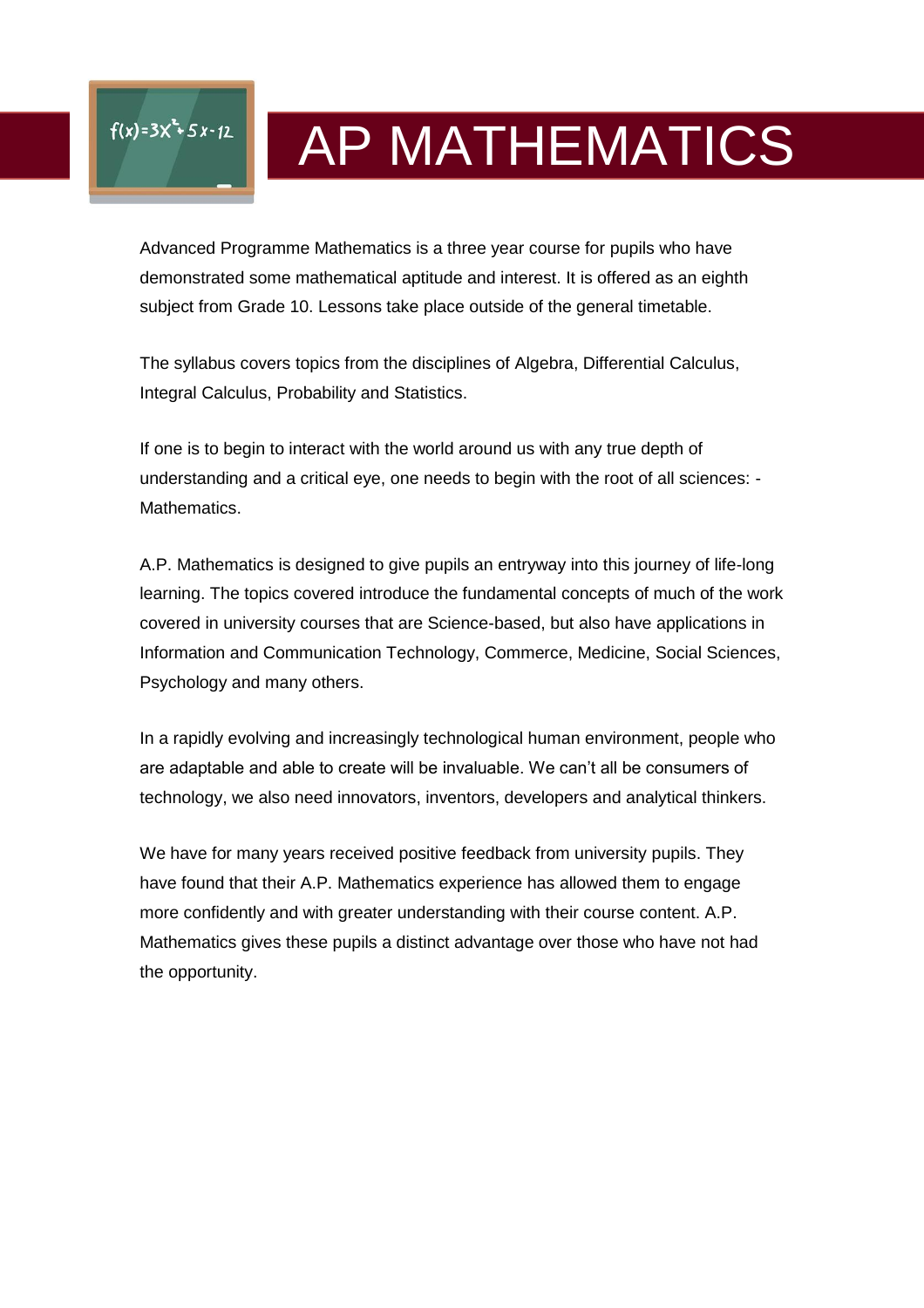### ENGINEERING GRAPHICS & DESIGN



EGD aims to develop the pupil's ability to address problems and exploit opportunities in a creative and innovative way. Pupils are equipped to apply cognitive skills, such as critical and creative thinking, analysis, synthesis and logic to practical, real life design and engineering problems.

This subject equips pupils with the skills, knowledge, attitudes and values to function in an engineering and design environment. It also stimulates an innovative and entrepreneurial spirit and enhances pupil's technological literacy. The pupil will thus be equipped to appreciate the interaction between peoples' values, society, environment, human rights and technology.

Application of the design process helps to solve Civil, Electrical and Mechanical problems analytically and graphically and to understand the concepts and knowledge used in Engineering Graphics and Design.

#### **SKILLS COVERED:**

Drawing skills covered involve the following disciplines:

- Instrument drawing according to scale (using a portable A3 drawing board)
- Freehand drawing
- **CAD (Computer aided design). We use AutoCAD and Inventor**

#### **SCOPE:**

EGD as a subject gives pupils the opportunity to:

- Communicate ideas graphically by employing drawing instruments and computer–based tools.
- Learn by solving problems in a creative way.
- Carry out practical projects and tasks using the process skills of investigating by means of meaningful research, designing, making, evaluating and communicating.
- Learn by dealing directly with human rights and social and environmental issues in their project work.
- Use and engage with knowledge in a purposeful way.